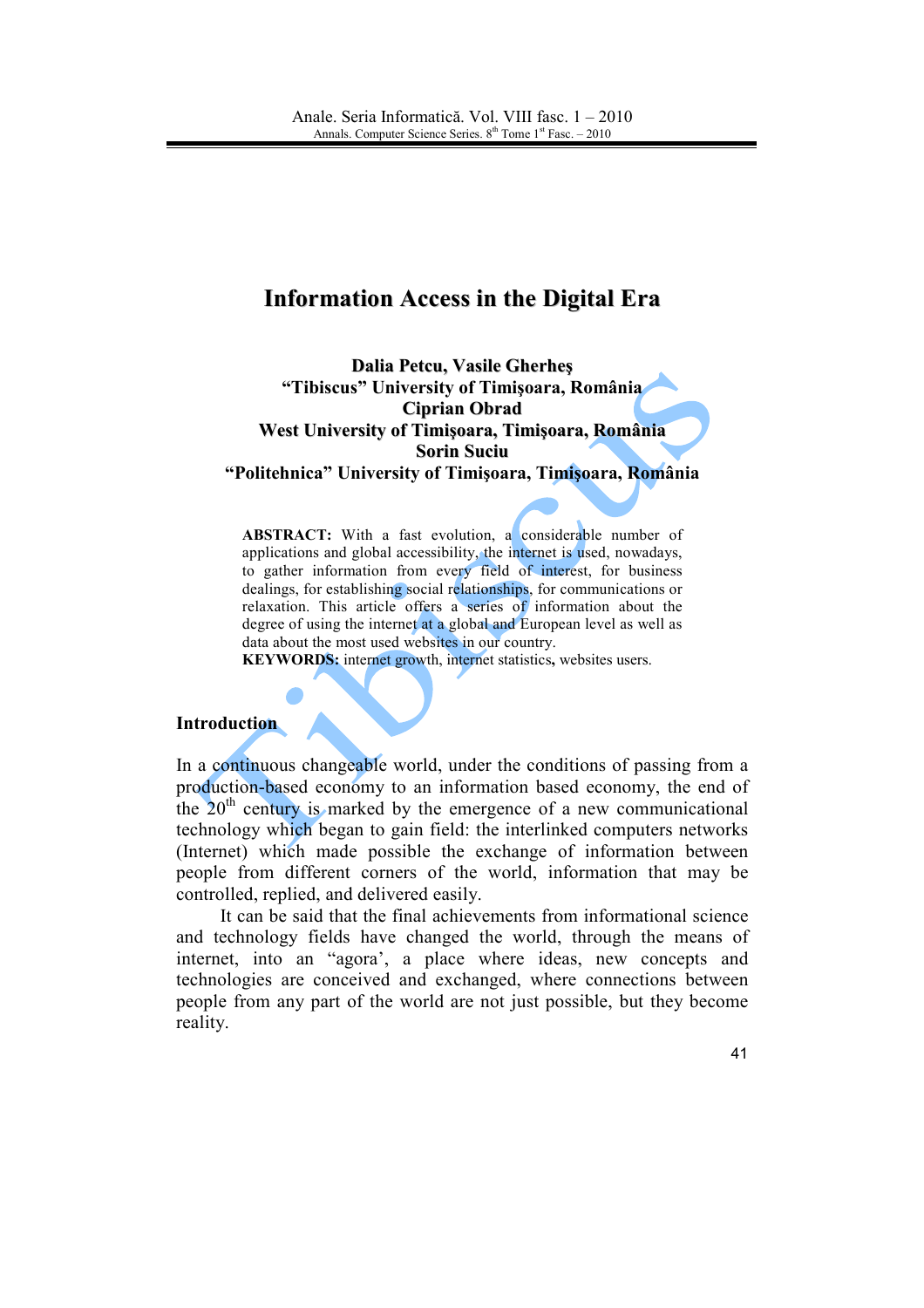*"All these end with the electronic era, whose means replace the principle had to run everything with the principle of simultaneity. The movement of information almost with light speed has become, by far, world's greatest industry. The use of information is, as well, world's greatest consumption function. The world turned into an educative community and, regarding how tight the mutual relationships are, became a small village"* [McL97]

## **1. Internet Evolution**

For a better understanding of the evolution of internet, in the tables below is presented a series of statistical data regarding the number of internet users at a global level as well as among European Union countries and the results regarding the growth rate between 2000 and 2009 and the penetration rate among population.

| WORLD INTERNET USAGE AND POPULATION STATISTICS |                           |                       |                       |               |             |          |  |
|------------------------------------------------|---------------------------|-----------------------|-----------------------|---------------|-------------|----------|--|
| World Regions                                  | Population                | <b>Internet Users</b> | <b>Internet Users</b> | Penetration % | Growth $\%$ | Users of |  |
|                                                | 2009 Est.)                | Dec. 2000             | Latest Data           | (Population)  | 2000-2009   | Table %  |  |
| Africa                                         | 991,002,342               | 4,514,400             | 67, 371, 700          | 6.8           | 1,392.4     | 3.9      |  |
| Asia                                           | 3,808,070,503             | 114,304,000           | 738,257,230           | 19.4          | 545.9       | 42.6     |  |
| Europe                                         | 803,850,858               | 105,096,093           | 418,029,796           | 52.0          | 297.8       | 24.1     |  |
| Middle East                                    | 202,687,005               | 3,284,800             | 57,425,046            | 28.3          | 1,648.2     | 3.3      |  |
| North America                                  | 340,831,831               | 108,096,800           | 252,908,000           | 74.2          | 134.0       | 14.6     |  |
| Latin America/Caribbean                        | 586,662,468               | 18,068,919            | 179,031,479           | 30.5          | 890.8       | 10.3     |  |
| Oceania / Australia                            | 34,700,201                | 7.620.480             | 20,970,490            | 60.4          | 175.2       | 1.2      |  |
| <b>WORLD TOTAL</b>                             | 6,767,805,208 360,985,492 |                       | 1,733,993,741         | 25.6          | 380.3       | 100.0    |  |

**Table 1. Use of internet at a global level** 

Source: [http://www.internetworldstats.com](http://www.internetworldstats.com/)

If the terms of comparison are still the continents of the world, we notice that the highest rate of penetration is in Northern America (74,2%), then Oceania/Australia (60,4%) and Europe (52%). On the other hand, the growth rate between 2000 and 2008 reaches the highest level in the areas where the penetration rate was lower in the previous years. There are areas that adjust the growth rhythm to the continents with the highest penetration of the internet. Thereby, the growth rate in the Middle East is 1648,2%, 1392,4% in Africa, and, in Latin America 890,8%. (Table 1).

42 When we refer to the use of internet in the European Union, the penetration rate among the population is 89,2% in Sweden, 85,6% in Holland, 84,2% in Denmark, 83,5% in Luxemburg, etc., countries where this rate is over the average rate of European Union – which has a value of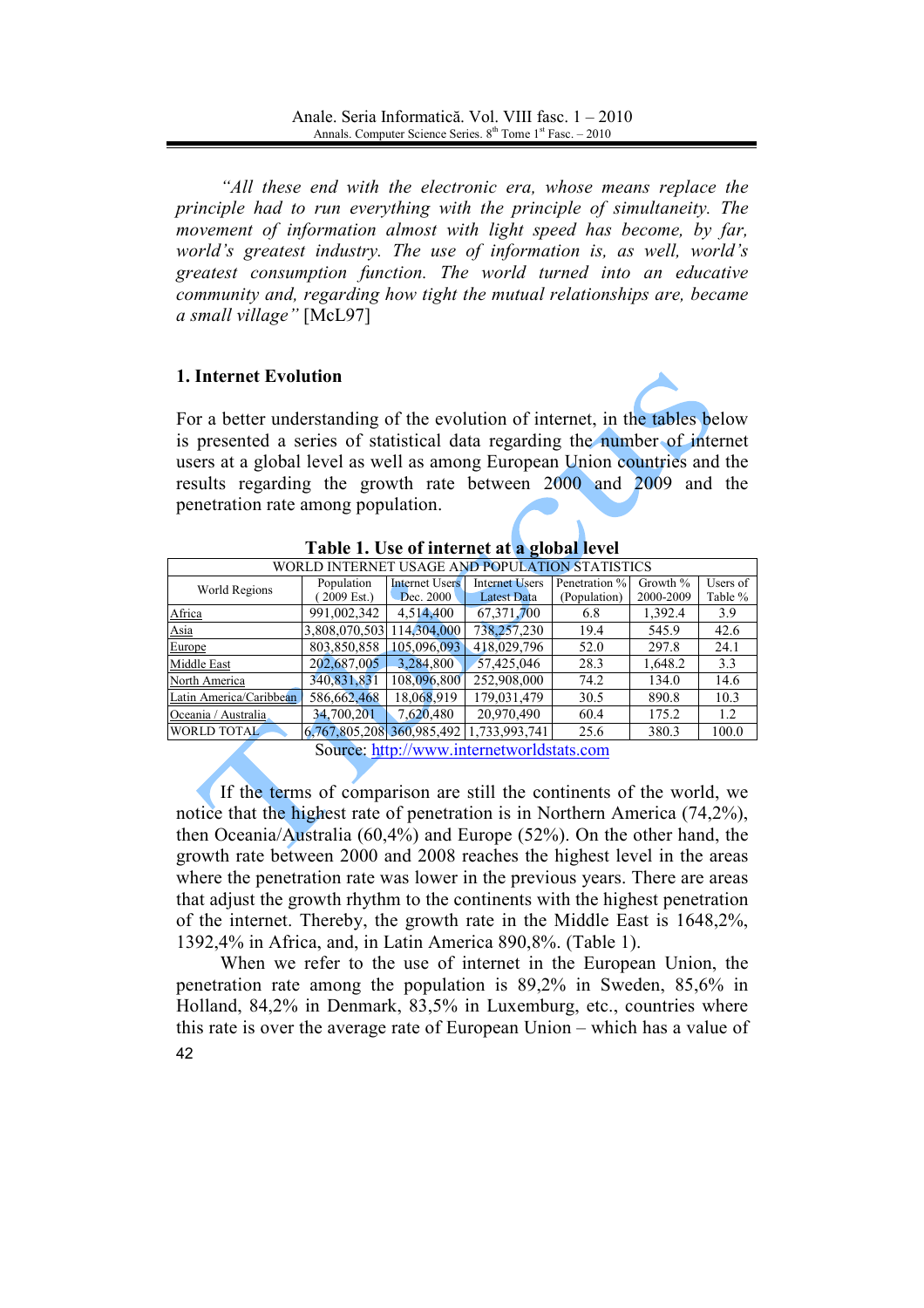63,8%. Countries of European Union, where internet still has a low penetration power are: Cyprus (30,9%), Bulgaria (36,7.5%), etc. (Table 2).

It can be noticed that, at the end of the last year, in Romania, there were almost 7,5 millions of users of internet, which means a penetration rate of almost 33,4%, value still much under the average rate of European Union.



**European Union - Top 10 Internet Countries** 

### **2. Websites and Romanian Internet Users**

But which are the most used websites? According to [www.alexa.com](http://www.alexa.com/), at a global level we find google.com, facebook.com, youtube.com, yahoo.com, live.com, wikipedia.org.

In Romania, through the introduction by BRAT (Romanian Audit Bureau of Circulations) of the Study of Audience and Traffic on Internet (achieved according to a methodology at an international level, successfully used in countries like Austria, Germany, Spain, and Switzerland) at the beginning of this year the most visited websites were hi5.com, gsp.ro, sport.ro etc. (Table 2).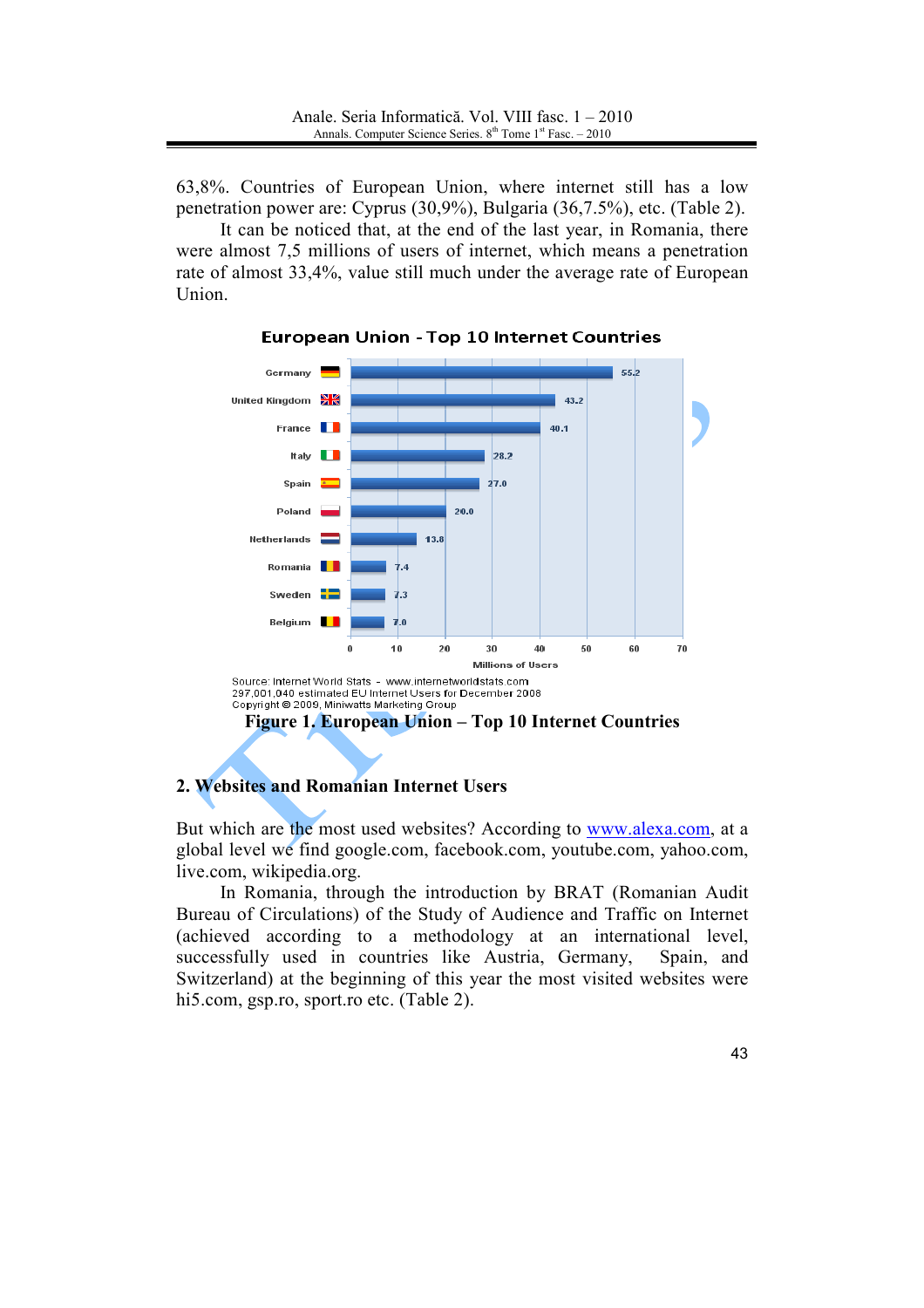|                                          | Table 2. Tup Kumaman websites by humber of visiturs |                     |            |               |                      |  |  |  |
|------------------------------------------|-----------------------------------------------------|---------------------|------------|---------------|----------------------|--|--|--|
| N <sub>0</sub>                           | Category                                            | Website             | Pageviews  | <b>Visits</b> | Exclusive<br>clients |  |  |  |
| 1                                        | Social networks                                     | www.hi5.com         | 2391450252 | 60904561      | 4652007              |  |  |  |
| $\overline{2}$                           | <b>Sport</b>                                        | www.gsp.ro          | 34209940   | 9604367       | 1248354              |  |  |  |
| 3                                        | <b>Sport</b>                                        | www.sport.ro        | 30589348   | 8589783       | 1171578              |  |  |  |
| 4                                        | Web services                                        | www.trilulilu.ro    | 62831105   | 8420216       | 2801832              |  |  |  |
| 5                                        | Tabloids                                            | www.libertatea.ro   | 45322924   | 8228865       | 1550987              |  |  |  |
| 6                                        | Social networks                                     | www.neogen.ro       | 256401215  | 7634139       | 1138339              |  |  |  |
| 7                                        | Tabloids                                            | www.cancan.ro       | 37685226   | 7574943       | 1609635              |  |  |  |
| 8                                        | <b>Sport</b>                                        | www.prosport.ro     | 25006552   | 7320657       | 877638               |  |  |  |
| 9                                        | General news                                        | www.realitatea.net  | 25191850   | 6764226       | 1835724              |  |  |  |
| 10                                       | Forum                                               | forum.softpedia.com | 20039416   | 6717025       | 2828908              |  |  |  |
| $\mathcal{L}_{\text{OUPOO}}$ www.coti ro |                                                     |                     |            |               |                      |  |  |  |

**Table 2. Top Romanian websites by number of visitors** 

Source: [www.sati.ro](http://www.sati.ro/)

The most interesting information for Romanian internet users seems to be from fields like: social networks, sport, tabloids, general news. If we deepen the analysis we find other information of interest, fact resulted from the study of the most visited websites: jobs, free time, search engines and portals.

Regarding the categories of the most visited websites in Romania, an important place have the social networks where the most numerous visits are for [www.hi5.com](http://www.hi5.com/) – a website with a tradition in socialization (the most visited website in Romania  $-\sqrt{60}$  millions visits in January 2010, according to [www.sati.ro](http://www.sati.ro/)).

Regarding the profiles of those who socialize on this website, the most numerous categories is represented by people between 20 and 29 years old – number resulted from the analysis after the search filters (see Figure 2). The distribution by sex of the visitors is very unbalanced.

The second website in Romania by number of visitors from the category social networks is [www.neogen.ro](http://www.neogen.ro/), but is visited with 7,5 less than hi5.com (January 2010, according to SATI).

Another category of websites frequently viewed are those with sport information. In this category (sport) the most visited are, according to SATI, in January 2010: [www.gsp.ro](http://www.gsp.ro/) (9,6 millions of visits), www.sport.ro (8,6 millions of visits), [www.prosport.ro](http://www.prosport.ro/) (7,3 millions visits). Their market share, according to the number of visitors can be noticed in Figure 3.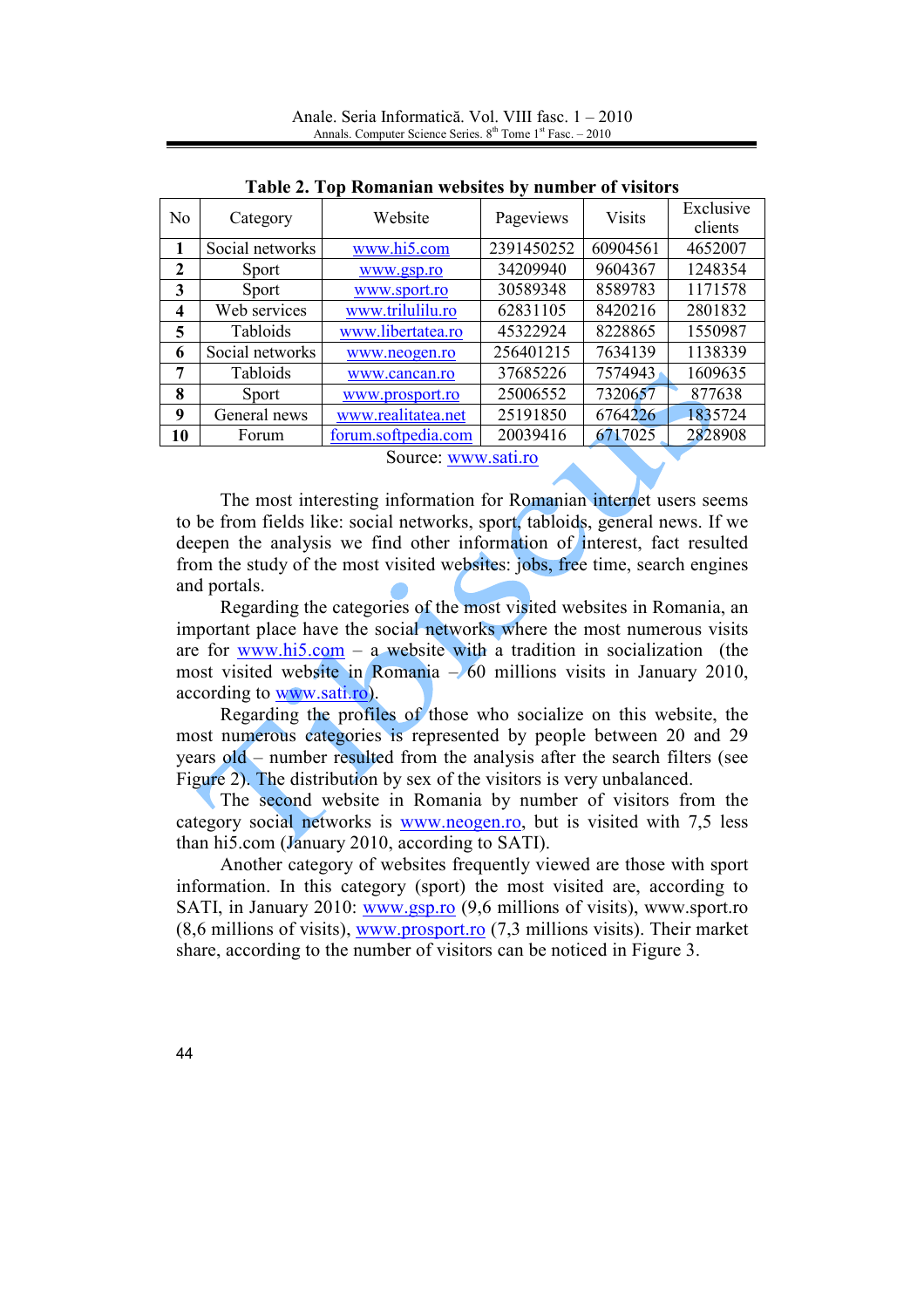

**Figure 2. The distribution of [www.hi5.com](http://www.hi5.com/) visitors by sex** 



**Figure 3. Market share of the main sport websites, January 2010**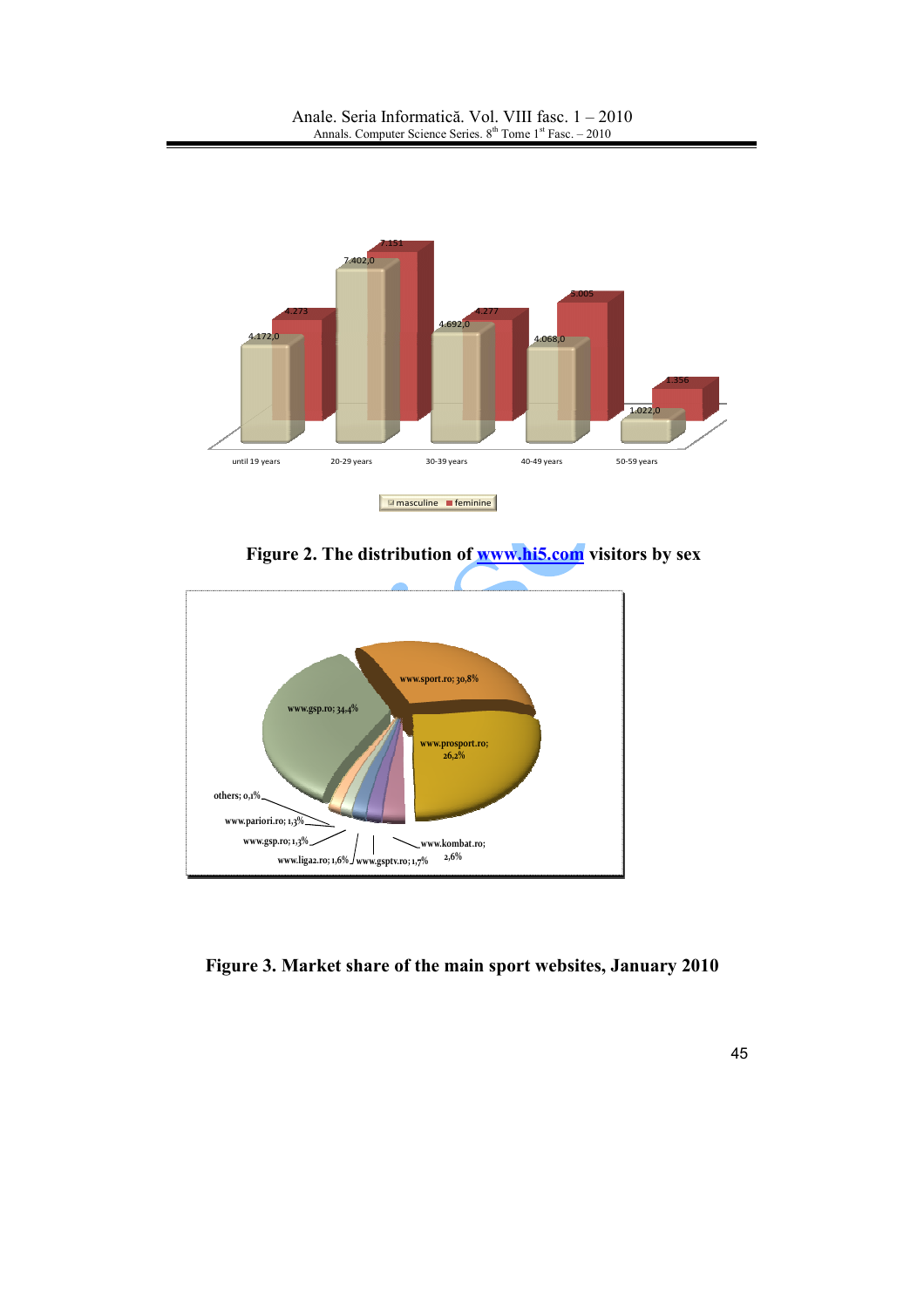The websites audited by BRAT, from category tabloids, with the highest number of visits in January 2010, are: [www.libertatea.ro](http://www.libertatea.ro/) (8,2) millions), [www.cancan.ro](http://www.cancan.ro/) (7,6 millions), [www.click.ro](http://www.click.ro/) (3,6 millions). Their market share is higher than that of other audited tabloids.



**Figure 5. The most visited jobsites on internet**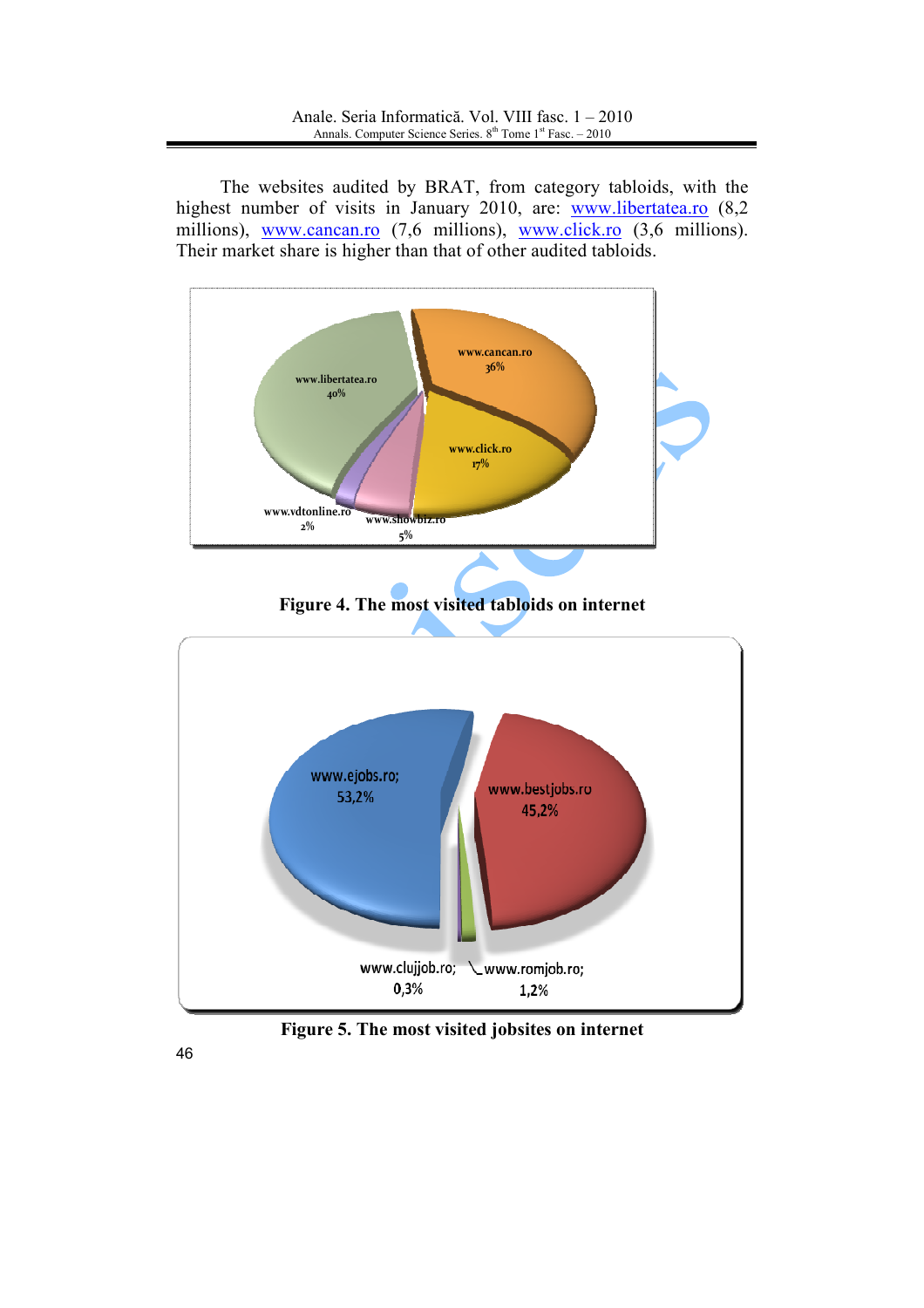Beyond internet's leisure function noticed from the frequent visits on websites from areas like: social networks, sport, free time, is the utility function expressed by visiting websites from the jobs category. Searching this type of information is also due to the actual social-economical context. The most visited portals of this area are: [www.ejobs.com](http://www.ejobs.com/) (5,5 millions) visits in January 2010, according to SATI), [www.bestjobs.com](http://www.bestjobs.com/) (4,6 millions visits).

We must not forget the informational function of the internet which is of interest for those who have visited, in January 2010, websites like: [www.realitatea.ne](http://www.realitatea.net/)t (6,7 millions visits), [www.hotnews.ro](http://www.hotnews.ro/) (5,7 millions visits), [www.evz.ro](http://www.evz.ro/)  $(4,9$  millions visits), [www.stirileprotv.ro](http://www.stirileprotv.ro/)  $(4,3$  millions visits), or [www.antena3.ro](http://www.antena3.ro/) (4,2 millions visits).

## **Conclusion**

According to the data above we can clearly notice that the number of internet users has grown considerably in the last period and that the virtual field has become an alternative of the daily reality throughout a variety of given alternatives. We notice that Internet evolve into a global information infrastructure. It was hailed as a new engine of history that will change the sense of place, time and the felling to be a part of a community.

### **References**

| [ $DM02$ ]  | E. Dennis, J. C. Merrill, Media Debates. Great Issues for the<br>Digital Age, Wadsworth Group, Belmont, CA, 2002 |
|-------------|------------------------------------------------------------------------------------------------------------------|
| [Ghe $08$ ] | V. Gherhes, Comunicare mediată și comunități virtual",<br>Editura ArtPress, Timișoara, 2008                      |
| [Lev $01$ ] | P. Levinson, Marshall McLuhan în era digitală, Editura<br>Antet, București, 2001                                 |
| [Lov $04$ ] | G. Lovik, Cultura digitală. Reflecții critice, Editura Idea<br>Design&Print, Cluj-Napoca, 2004                   |
| [McL97]     | M. McLuhan, Mass media sau mediul invizibil, București,<br>Editura Nemira, 1997                                  |
|             |                                                                                                                  |